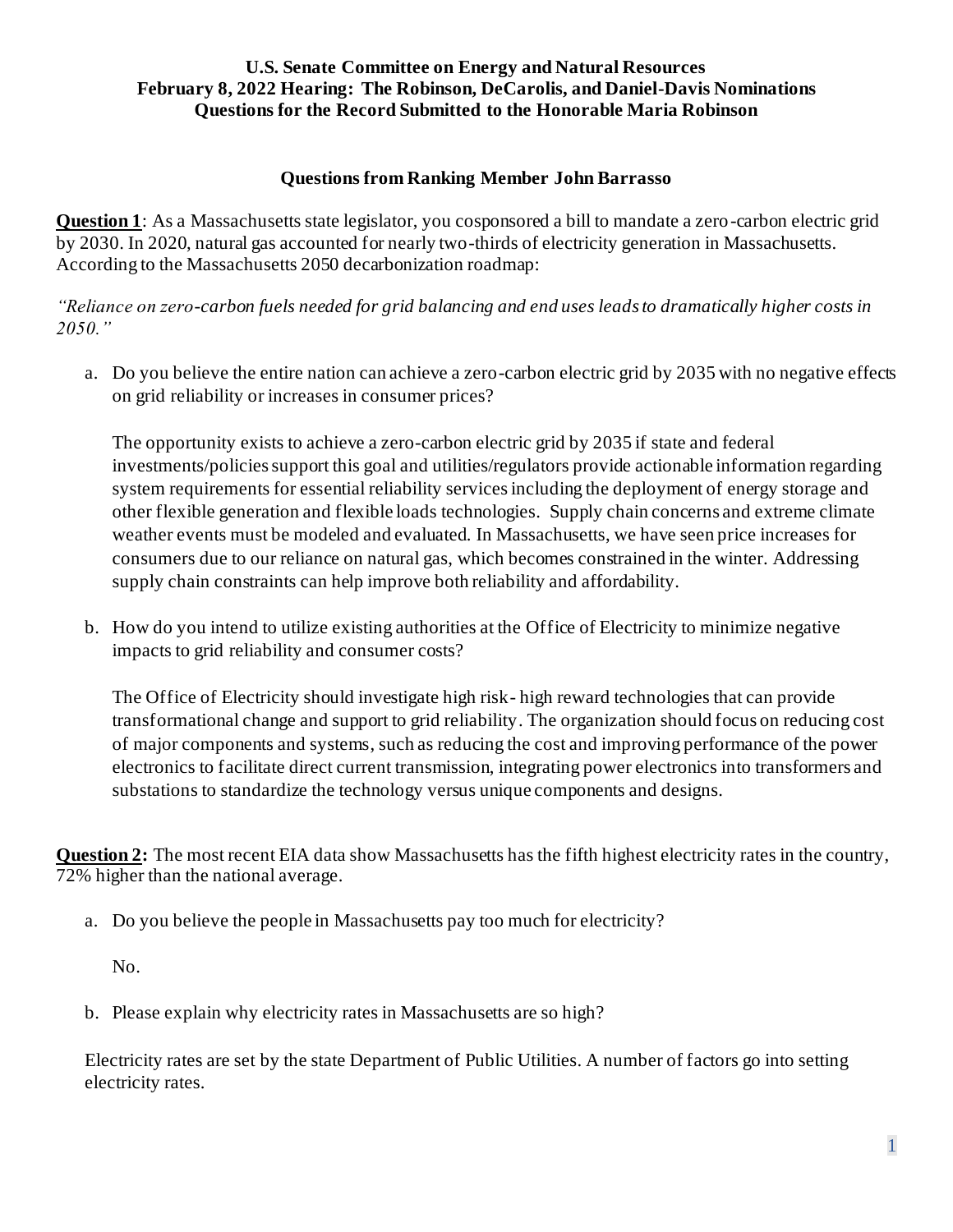c. About three-quarters of Massachusetts's power generation comes from natural gas. In 2018, when being interviewed during your run for the Massachusetts State Legislature, you stated, "I would certainly be a part of a group of folks who would oppose any new gas pipelines." Do you disagree that access to the abundant, affordable gas being produced in Ohio, Pennsylvania, and West Virginia would put downward pressure on electricity rates in your state?

If gas were to be the least-cost option in ISO-NE's dispatch order, there is potential for impacts on electricity rates.

**Question 3:** Numerous cybersecurity experts agree that the internet connectivity of many clean energy technologies increases the likelihood for cyber-attacks against energy infrastructure. Barely two years ago, a cyberattack affected a grid operator's visibility into nearly 500 megawatts of solar and wind facilities in a "denial of service" attack. Some of these facilities were in Wyoming.

a. Do you agree that the internet connectivity of many new energy technologies increases the vulnerability of the electric grid to cyberattacks?

Any connection to the internet will expand the surface area for attacks and provide an access point for hackers. At the same time, communication technologies can provide system operators with important tools for improving system efficiency, affordability, and day to day reliability. It is important to consider not only which systems are vulnerable, but also which systems need to be protected the most for safety and security.

b. What will you do to address this vulnerability?

The Office of Electricity should develop advanced approaches to grid modernization that consider cybersecurity vulnerabilities and engineer/design in cyber protections. For example, closed loop monitoring of assets, where possible and especially for high priority systems. We should leverage the use of the NIST framework and cybersecurity maturity models to evaluate risks at all stages of project design and development.

c. How will you address the problem of cybersecurity of components, such as power inverters and other components that have proven susceptible to cyber-attacks?

The Office of Electricity should coordinate with the Office of Cybersecurity, Energy Security and Emergency Response to prioritize cyber testing of critical components and components that are susceptible to cyber-attacks so mitigation measures can be developed, or risk mitigation operational approaches be executed.

**Question 4:** Last year House Democrats proposed a national "clean electricity standard" as part of their budget reconciliation bill. The so-called "Clean Electricity Payment Program," or CEPP, would have provided grants to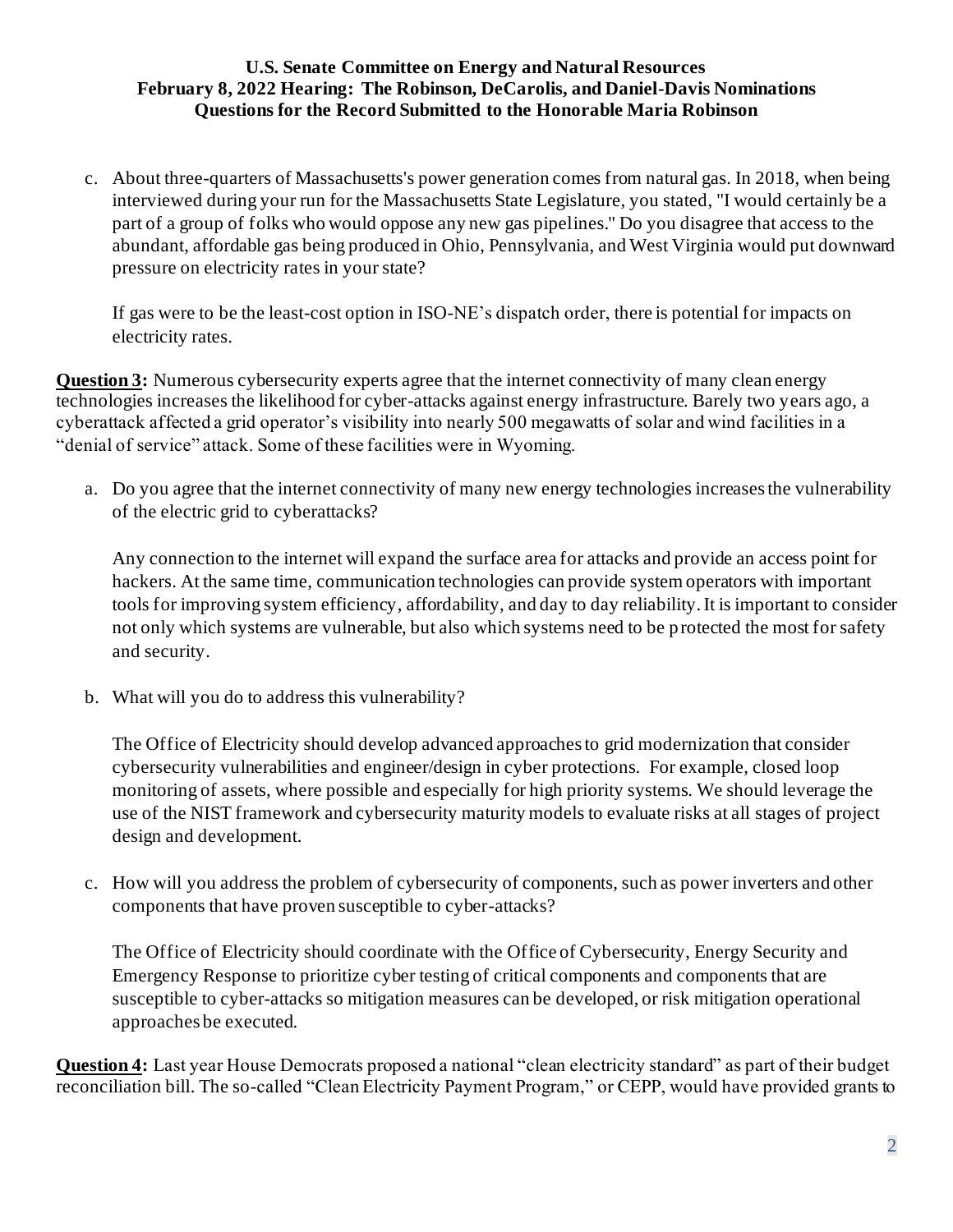electric utilities that meet pre-determined "clean energy" targets, and penalized those that do not. You have been nominated to lead the office that would have been tasked with administering the CEPP.

a. If confirmed, will you advocate for the CEPP or any other similar measure?

If confirmed as Assistant Secretary, my role is to implement programs put into law by Congress, not to advocate for specific policies. If Congress were to put forward this law, I would implement it willingly, like any other law.

b. Have you had discussions with anyone at the White House, at DOE, or elsewhere in the Administration about establishing in federal law or by regulation any form of a national "clean electricity standard" or associated program like an emissions credit trading system for electricity?

No.

c. If so, please identify whether any such discussion is on-going.

**Question 5:** When you were formally nominated to lead the Office of Electricity, Secretary Granholm stated, "This office's work […] is critical to helping us confront the climate crisis and create a clean energy economy that works for everyone. Maria has been leading the charge for clean energy in Massachusetts, and her political smarts and technical expertise will help us turn President Biden's goal of 100% clean electricity by 2035 into reality." The Office of Electricity is a fuel-neutral office. The core functions of the office are providing technical assistance to the states on various energy priorities (such as transmission planning and permitting) and cybersecurity and grid modernization R&D.

a. What actions will you take to ensure that the Office stays within its mission?

The role and mission of the Office of Electricity is critical to developing solutions that will support the reliability and resilience of the electric system in accordance with congressional appropriations and Administration policies. The Office of Electricity will continue to work with National groups, such as National Association of Regulatory Utility Commissioners and National Association of State Energy Officials, to ensure the appropriate level of support is given to States with a primary focus on technical assistance and scenario analysis provided by the National Labs, research and development of new grid technology as well as deployment of the new Infrastructure Investment and Jobs Act fundsin accordance with the law.

b. Please point us to any authority from Congress for the Office of Electricity to seek "100% clean electricity by 2035"?

100% clean electricity by 2035 is an Administration priority. 30 states have laws or policies that support clean electricity or direct utilities to develop clean or renewable electricity generation. It is within the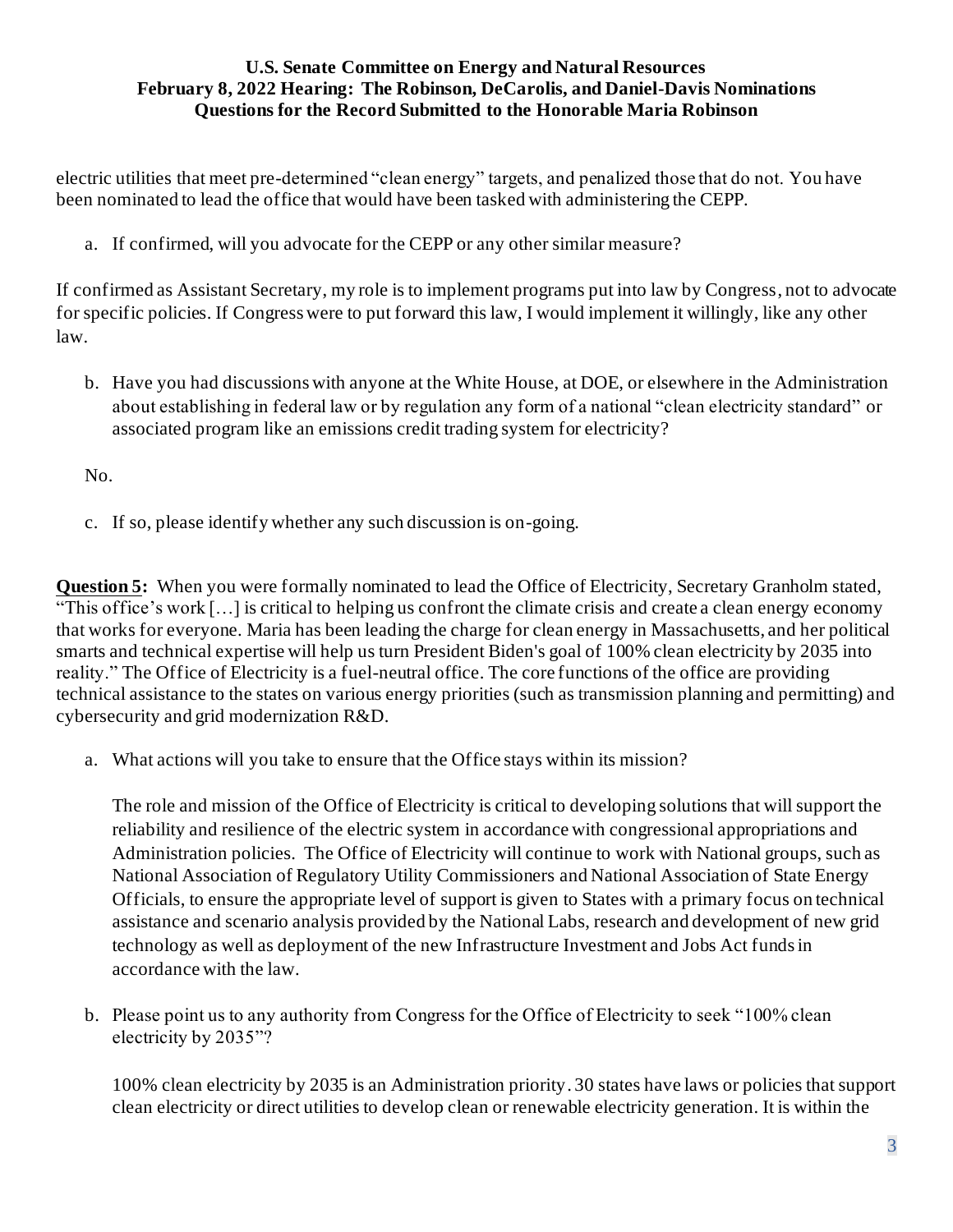role of the office to help electricity system operators meet the evolving needs of their service territories, through research and development of technologies that can help provide them with additional tools for flexibility, reliability, and resilience.

**Question 6:** On the first day of his Administration, President Biden suspended for 90 days President Trump's Executive Order on Securing the United States Bulk Power System (EO 13920). Additionally, some special interest groups were advocating for revoking this order, such as the American Wind Energy Association (AWEA). This order granted the Secretary of Energy, through the Office of Electricity, authority to prohibit the acquisition or installation of equipment in the bulk power system that is deemed a threat to na tional security because of foreign ownership, control, or interest.

a. As head of the Office would you advocate issuing a revised version of the Executive Order?

The Office of Electricity will work with the Office of Cybersecurity, Energy Security and Emergency Response in the development of a revised Executive Order as directed by the White House. Supply chain security and domestic manufacturing is critical to the United States and remains a core part of the organization's mission.

b. Will you assure this committee, both now and in the future, if you are confirmed, that you will put the security of our nation's electricity supply and delivery system ahead of any environmental goal or any objective to promote certain forms of energy?

Reliability and security of our nation's electric infrastructure is paramount. The Office of Electricity should evaluate and monitor the transition to ensure essential reliability services are met through the deployment of clean flexible generation including but not limited to hydropower, biomass, offshore wind, nuclear, and energy storage.

**Question 7:** Last year, Secretary Granholm stated that foreign adversaries have the capability to shut down our electric grid through cyberattacks. Do you see cybersecurity as a primary threat to the reliability and resilience of the electric grid?

Yes, cyber-attacks and extreme weather events are both significant threats to the reliability and resilience of the electric grid. Climate change will continue to increase the frequency and duration of extreme weather events.

**Question 8**: The easiest way to reduce emissions is to use less energy by increasing energy efficiency. Technologies are available for enhancing the efficiency of the electric grid by reducing transmission line loss. This allows for increasing transmission capacity without siting and permitting new lines, which can take years to do. What should DOE do to promote such transmission technologies?

Advanced conductors, grid enhancing technologies such as dynamic line rating, power flow controllers and dynamic topology configuration, and HVDC provide excellent opportunities for improving the capacity, operations and efficiency of the electric grid. The Office of Electricity should continue to demonstrate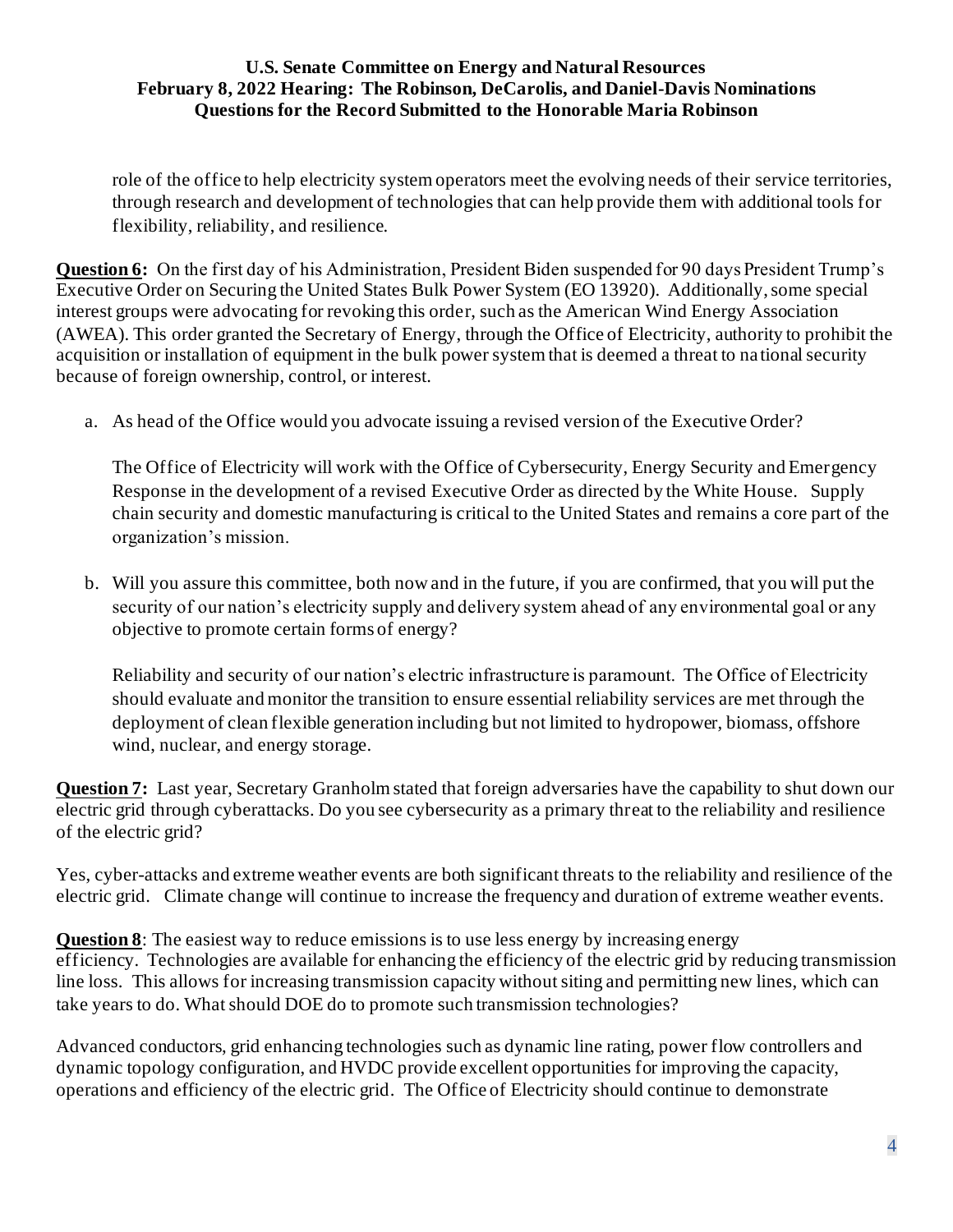innovative technologies such as these as part of its research and development portfolio in order to reduce cost, document the cost/benefits of their application, and help develop control strategies and procedures for effective operation.

**Question 9:** How do you evaluate the risk of a disruption to the nation's electric grids from electromagnetic pulse (EMP) or geomagnetic disturbance? How can the Office of Electricity help mitigate this risk?

The Office of Electricity will work with the Office of Cybersecurity, Energy Security and Emergency Response to develop and demonstrate innovative shielding technologies, transformers and advanced operational approaches to minimize the effects of electromagnetic interference and geomagnetic disturbances.

### **Questions from Senator James E. Risch**

**Question 1:** How do you see the national labs playing a role in protecting and enhancing grid reliability? Specifically, what are your views of the Idaho National Lab's industry-scale power grid testbed capability, which is part of the recent Office of Electricity investment over the last 5+ years?

The full-scale test grid allows experts from across the federal government and private industry to develop an d demonstrate technologies that improve security and enhance resiliency. Capabilities like these at the national laboratories provide industry and academia with access to the tools they need to safely and effectively test and develop new technologies that will be critical for meeting the nation's energy needs.

**Question 2:** One of the Office of Electricity's divisions is Electricity Delivery Cybersecurity Research and Development. Can you please explain how you will prioritize the cybersecurity of the nation's grid if you are confirmed, and how you will leverage research and development efforts to support electric grid cybersecurity?

The Office of Electricity should develop advanced approaches to grid modernization that consider cybersecurity vulnerabilities and engineer/design-in cyber protections. For example, closed loop monitoring of assets, where possible. The organization should leverage the use of the NIST framework and cybersecurity maturity models to evaluate risks at all stages of project design and development. Most importantly, this should be applied to the technologies the organization is developing such as energy storage and microgrids.

**Question 3:** With Fifth Generation (5G) wireless technology rapidly being deployed, and enabling, in some cases, game changing capability, what are your thoughts on the interdependence between the electric and telecommunications sectors?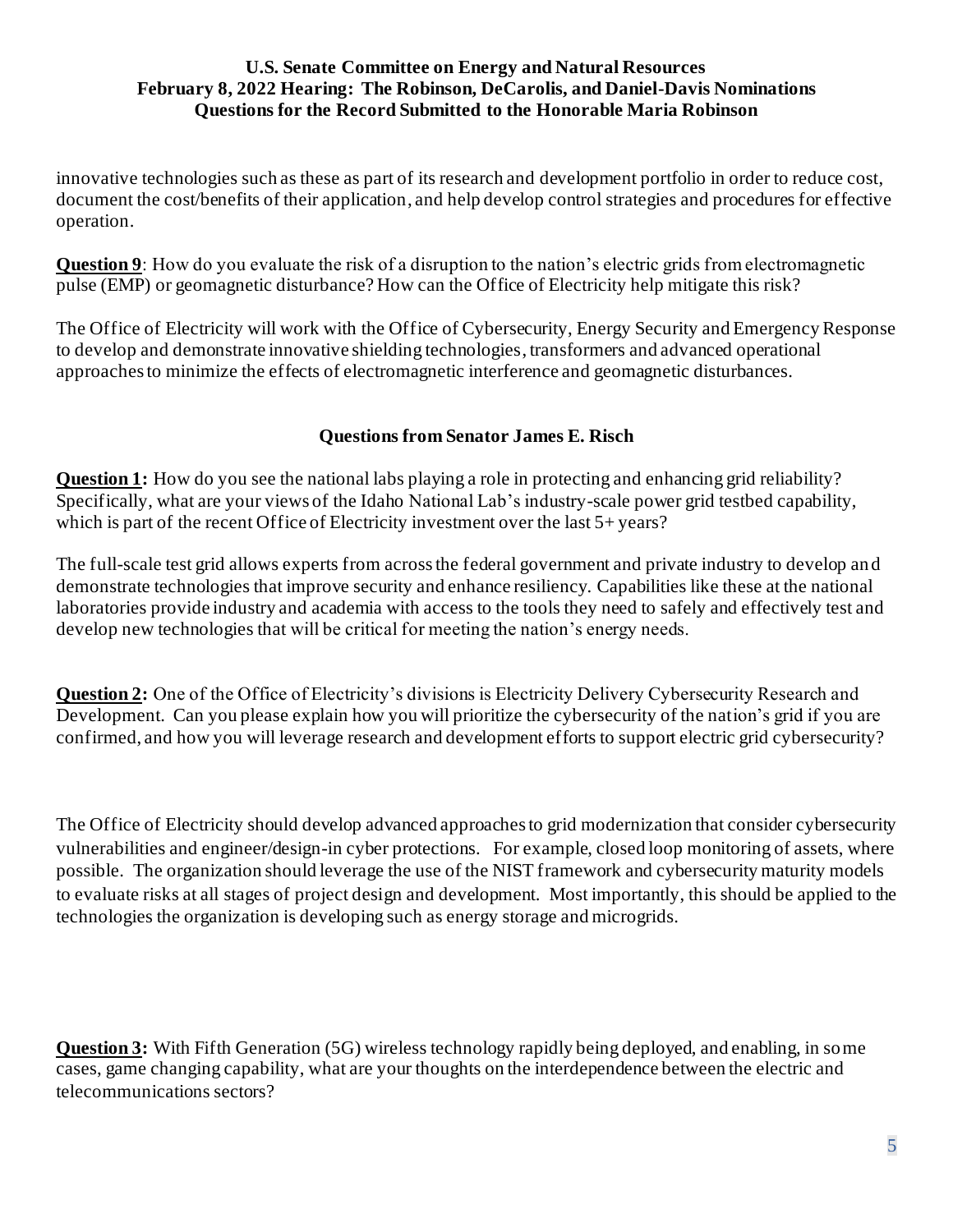Secure and reliable communications are critical to the operation of the electric grid. The Department in coordination with other federal agencies should work to ensure that wireless technologies are available to support the operation of the electric grid as well as assure policies are made to mitigate cybersecurity risks while ensuring policies not interfere with grid operations.

**Question 4:** What is your vison for connecting the Office of Electricity to the breadth of DOE programs, including the stable clean energy from advanced nuclear, that contribute to our nation's resilience to catastrophic storms, cyberattack and other threats?

Cyber-attacks and extreme weather events are both significant threat to the reliability and resilience of the electric grid. Climate change will continue to increase the frequency and duration of extreme weather events. The Department should leverage all of its resources and support efforts such as the grid modernization initiative to develop strategy teams that ensure a unified Departmental approach to a clean and resilient electric grid.

# **Questions from Senator Maria Cantwell**

**Question 1:** Ms. Robinson, as we discussed during your confirmation hearing, a nationwide build out of Optical Ground Wire along our nation's transmission grid systems could move the data needed to modernize our energy system, make our grid more cybersecure, and provide the backhaul, middle-mile capacity needed to bring affordable broadband to essentially every household or business that currently serviced by the grid.

• Do you agree that expanding communications capacity along the grid's existing rights-of-way could provide significant co-benefits for cybersecurity, grid modernization, and providing affordable high-speed internet to underserved and unserved communities and households?

To the extent that developers can "dig-once" or leverage assets being built, such as transmission, to enable communication capacity along existing rights-of-way, underserved communities would be able to take advantage of the benefits building this infrastructure provides. Optical ground wire is necessary for transmission/grid operations and can provide communication services to the communities along the transmission rights-of-way. It is currently standard practices to install optical ground wire with transmission.

• How do you think the Office of Electricity could help facilitate more investment and rapid deployment of optical ground wire along our nation's grid?

The Office of Electricity conducts research and development to advance the reliability and resilience of the electric grid. Operating the electric grid requires a significant buildout of secure communications for grid operations. To the extent developers/utilities support the building of transmission and distribution lines as part of its projects or through the implementation of the Bipartisan Infrastructure Law funding, optical ground wire will be part of the transmission infrastructure.

• Do you think there other ways to spur deployment of grid fiber, like requiring all transmission projects that receive federal funding include Optical Ground Wire or by providing incentives through FERC when transmission gets built out?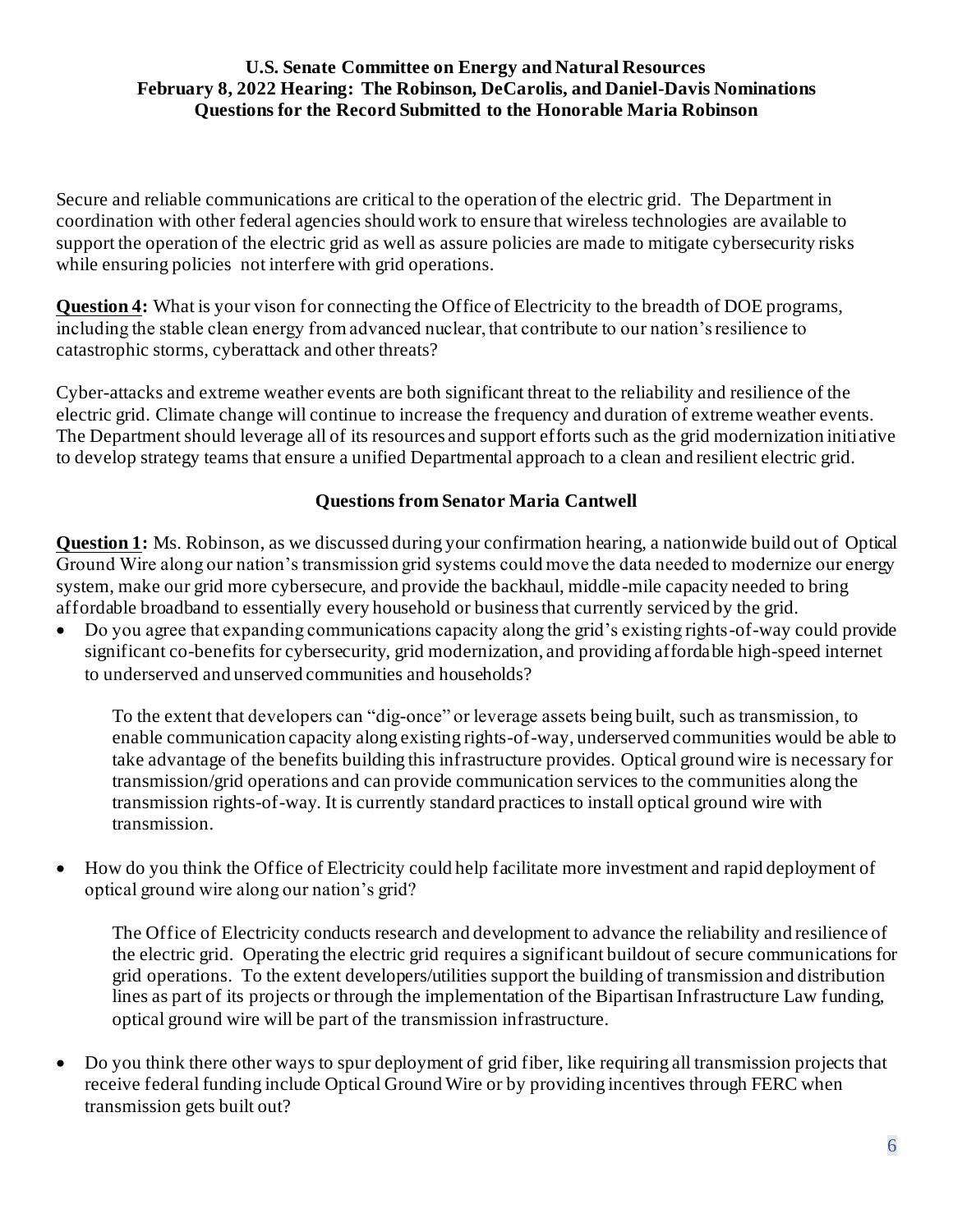DOE, through the Office of Electricity, would recommend considering any incentives, policies, or credits to spur the building of transmission. Operating the electric grid requires a significant buildout of secure communications for grid operations. To the extent, the developers and utilities support the building of transmission and distribution lines as part of its projects on implementation of the Bipartisan Infrastructure Law funding, optical ground wire will be part of the transmission infrastructure.

**Question 2:** Ms. Robinson, if confirmed, you will be a key decision maker in the management of the \$3 billion in cost-shared smart grid grants that the Energy and Natural Resources Committee approved and was included in the Bipartisan Infrastructure Bill.

• As the author of the Smart Grid Title of the 2007 Energy Bill, which included the authorization for the original Smart Grid Grant Program which was then funded in the 2009 American Rescue and Reinvestment Act, I am interested in hearing your views on the results and lessons learned from the original program.

The Smart Grid Program was a success in several ways, it catalyzed technology deployment with over 1380 transmission syncrophasors deployed; 82,000 intelligent automated devices on the distribution system; 16 million meters and over 47,000 direct/indirect jobs (vendors, supply chain, etc.). The program did more than just technology deployment, it enabled the development of data analytics such as advanced outage management systems, and asset management systems. This capability enabled outcomes such as reduced time to forensic assessments of events, reduced outage times, and prevention of catastrophic equipment events (e.g. transformer failures).

• What are some example of smart grid technologies and projects that you think are more beneficial to support using the current round of funding as compared to the smart grid technologies and projects funded a decade ago?

Given the current need for additional transmission capacity, the deployment of grid enhancing technologies would provide some early benefits to enabling clean energy deployment. Asset management and fault identification continues to be critical to enable for wildfire prevention and health monitoring of equipment.

• The Bipartisan Infrastructure Bill expanded eligibility for the smart grid program to include *"In the case of utility communications, operational fiber and wireless broadband communications networks to enable data flow between distribution system components."* Do you believe that would cover investments like costsharing the build out of Optical Ground Wire along our nation's electricity grid?

The funding available for smart grid investments under the Bipartisan Infrastructure Law is \$3 Billion – approximately \$600 million per year over 5 years. Given the cost of deploying such investments, this funding will provide a small incremental investment and deployment of operational fiber and wireless broadband communications.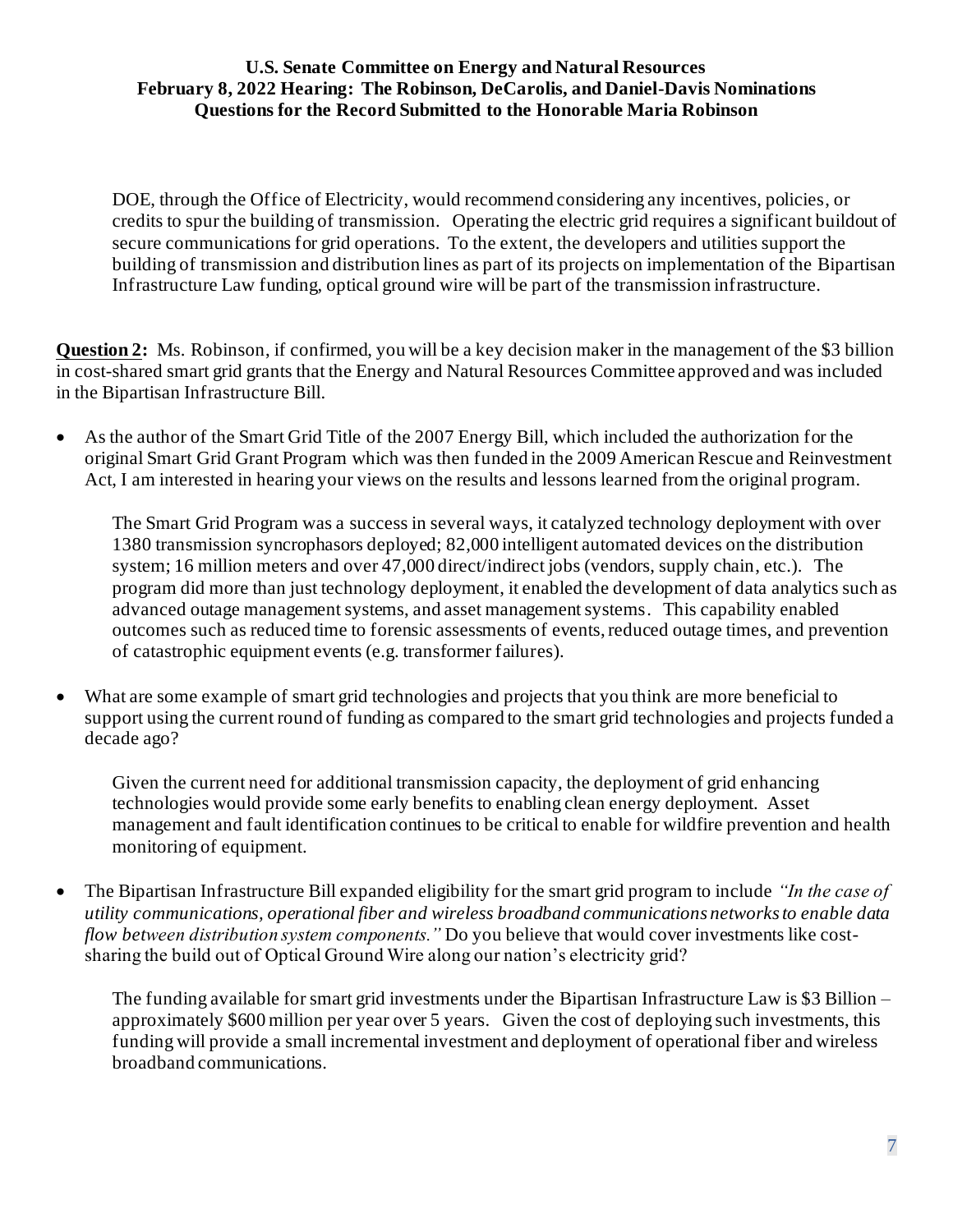**Question 3**: Ms. Robinson, the Pacific Northwest National Laboratory recently released a new study showing that if transactive energy technologies were used across the country, we could cut peak loads by up to 15% and deliver \$50 billion in economic benefits to consumers.

• Do you agree with the report's conclusions and do you think transactive energy technologies can help achieve the Administration's goals for decarbonizing the power system, while maintaining an affordable, reliable, and resilient electric grid?

The PNNL Study is based upon a large-scale simulation of a grid the size of Texas and demonstrated how customer-owned Distributed Energy Resources (DERs) could be engaged as grid assets and be fairly compensated for their participation. The benefits of transactive energy technology were shown to be independent of the types of DERs (EVs, energy storage, flexible loads), enabling multiple future paths. The study further showed that both active participants and non-participants benefit because total system costs go down, due to efficient coordination between supply and demand. As such, the study concludes that transactive energy technologies improve affordability and maintain reliability and provide an enhanced source of control necessary for a more dynamic, decarbonized power system.

• As the Assistant Secretary for the Office of Electricity, how will you work to advance technologies and innovations in distribution like transactive energy?

The Office of Electricity maintains a broad portfolio of R&D such as energy storage, microgrids, and sensors, and the connections between these programs is as important as the accomplishments within the programs. Ensuring that these programs share results and develop combined opportunities is valuable, and can also inform DOE's newly formed deployment-forward organizations.

• And can you deliver in this area with current distribution R&D budgets that have been flat for the past decade?

There is a gap between a large-scale simulation as utilized in the PNNL report and full scale deployment of transactive energy capabilities. Any  $R&D$  program whose mission is to have a substantive impact on the nation's electric system should be capable of executing applied research, pilots and demonstrations, and commercially self-sustaining activities within its portfolio. Some pilot projects utilizing transactive energy technologies are underway, such as a project by the Post Road Foundation funded by DOE's Connected Communities awards.

**Question 4**: Ms. Robinson, the Pacific Northwest National Laboratory has been a leader for the Office of Electricity, and across the Energy Department, in Co-Chairing the Grid Modernization Lab Consortium (GMLC) and leading the Department's Grid Modernization Initiative. Over the past several years, this initiative has supported a series of important projects that leverage the expertise and facilities across almost all of the Department's National Labs. The Lab Consortium has been a great mechanism for galvanizing the labs to coordinate amongst each other, and with hundreds of other stakeholders in industry, academia, and our public utilities.

• Can I have your commitment that you will leverage the GMLC as you implement your parts of the Bipartisan Infrastructure Law?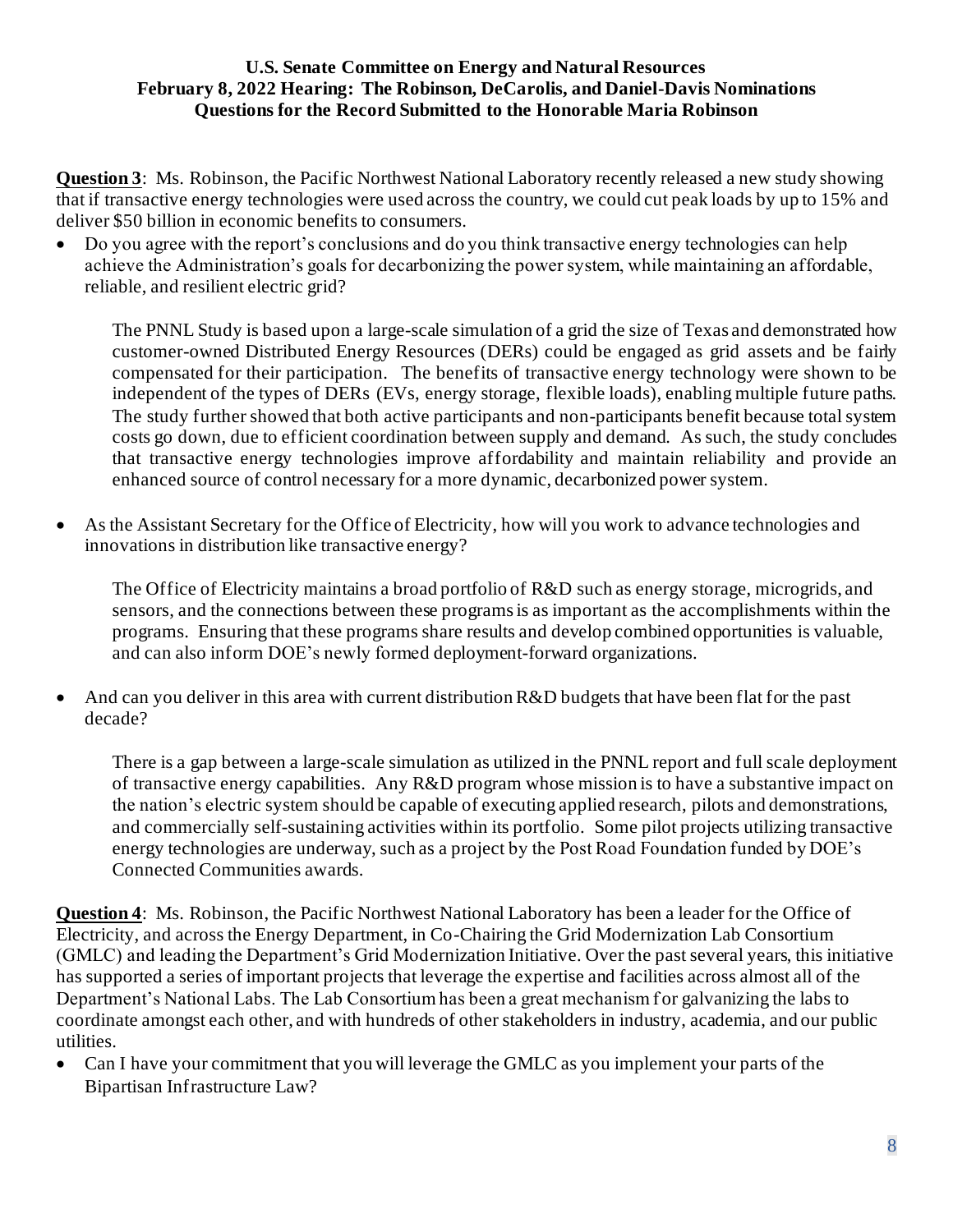The Department of Energy's national laboratories have unique capabilities to provide technical assistance, partner on innovative demonstrations and assist in program execution in a variety of Bipartisan Infrastructure Law provisions. The modeling work on resilience through the North American Energy Resilience Model is an example of capabilities that will provide states critical insights regarding resilience strategies.

• Can I have your commitment that you will continue to focus on the important core research and development work that your office funds so that we can keep our innovation pipeline full of great ideas that will feed future deployment opportunities?

The Office of Electricity must continue its critical core research and development activities, given the lack of the private sector to drive innovation in the electricity system. Key priorities include the development of long duration energy storage, advanced solid-state systems such as transformers and substations, microgrids and advanced modeling and control.

## **Questions from Senator Steve Daines**

**Question 1:** Ms. Robinson, do you believe that individual states should be able to choose and regulate the energy and electricity mix that best fits their needs?

Congressional law dictates the roles of states and FERC in electricity regulation. The states and federal government each can develop energy policy as a fundamental principle of our democratic society.

**Question 2:** Ms. Robinson, if confirmed, do you pledge to work with and provide assistance to state public service commissions to implement their electricity generation and transmission programs, even if those programs include increases in traditional energy production such as natural gas or coal?

The Department recognizes the need for flexible generation in support of electric system reliability and will work within state and federal policies and regulations to enable clean energy deployment. The Office of Electricity will continue to work with National groups, such as NARUC and NASEO, to ensure the appropriate level of support is given to States with a primary focus on technical assistance and scenario analysis provided by the National Labs, research and development of new grid technology as well as deployment of the new Bipartisan Infrastructure Law funds in accordance with the statue.

**Question 3**: Ms. Robinson, do you believe that funding for electricity programs should be limited to solely renewable energy projects and would you deny or advocate for the denial of funding for a project bas ed on the fuel used to generate electricity?

Reliability and security of our nation's electric infrastructure is paramount. The Office of Electricity should evaluate and monitor the transition to ensure essential reliability services are met through the deployment of clean flexible generation, regardless of fuel source or technology.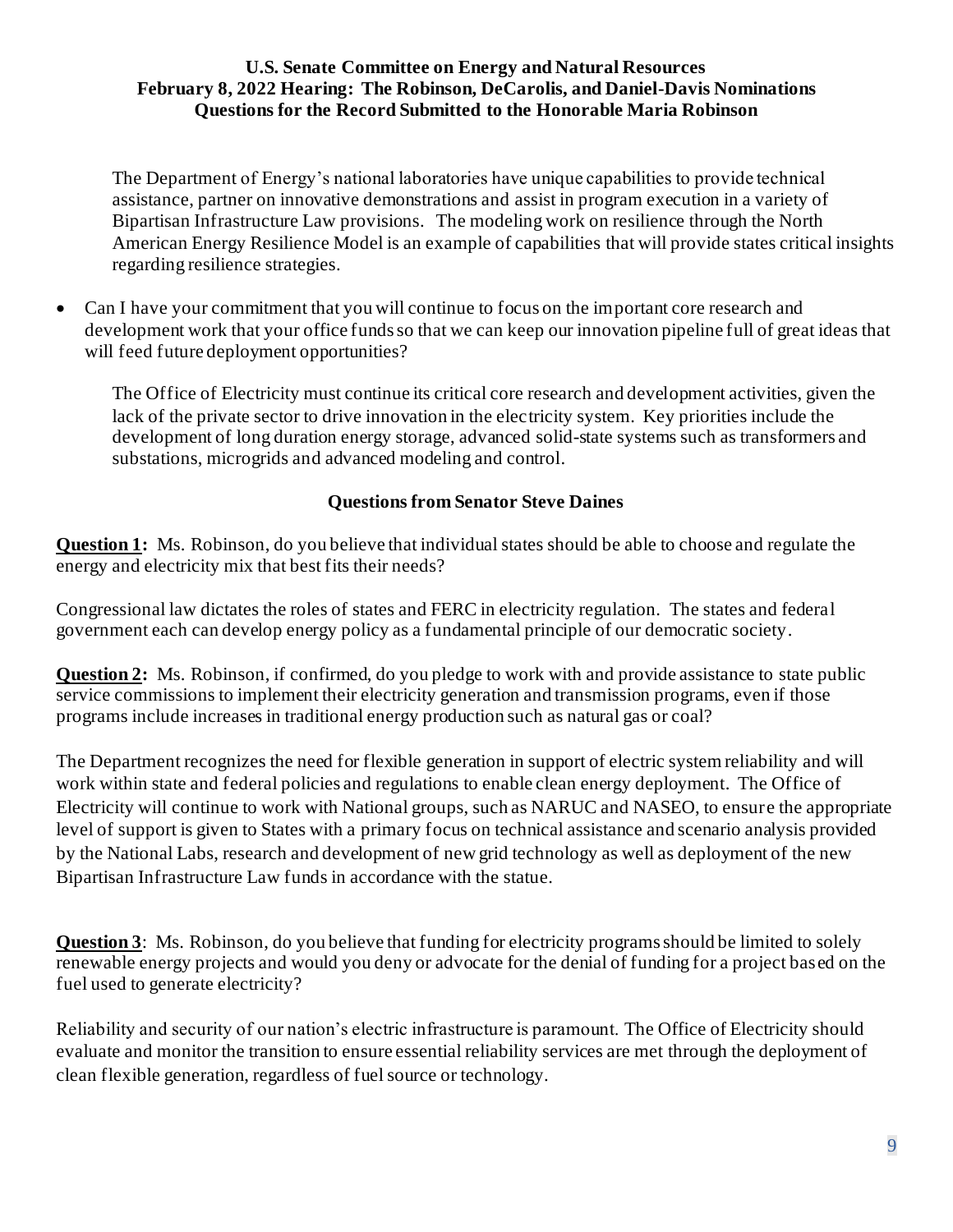**Question 4:** Ms. Robinson, access to affordable and reliable electricity is extremely important to the lives and livelihoods of Montanans. Over the last year we have seen home energy and heating costs got up. What solutions do you have to ensure access to affordable and reliable electricity for Montanans?

Transmission is paramount in the ability to access affordable and reliable electricity. Through the Bipartisan Infrastructure Law and existing programs, the Office of Electricity can help accelerate the development and reinforcement of transmission by helping to fund the adoption of new technology, deploying new approaches in helping transmission weather climate change, and aiding inter regional transmission development. A transmission grid that is integrated across regions is key to allowing the most affordable and reliable resources to reach customers.

**Question 5**: Ms. Robinson, do you support the construction of additional natural gas, hydropower, wind, solar, nuclear and geothermal generation sites and infrastructure?

Supporting the integration of a portfolio of clean resources is important in helping reach a decarbonized electric industry while also ensuring reliability and resiliency.

**Question 6**: Ms. Robinson, do you believe that the U.S. should increase nuclear energy production?

A mix of resources and technology will be needed to reach carbon reduction goals. Each state and region should develop a portfolio of resources that best meets their goals of clean and reliable electricity.

**Question 7**: Ms. Robinson, as a State Representative in Massachusetts you were responsible for advocating and supporting constituents in your district. As the Assistant Secretary for Electricity at DOE you will be responsible for advocating and supporting all your constituencies, from Montana to Massachusetts. If confirmed, will you commit to listen to state public service commissions, local and tribal governments, diverse industry representatives, and communities before making decisions or policy actions?

It will take input from state public service commissions, local and tribal governments, diverse industry representatives and communities in order to provide clean, affordable and reliable electricity to all parts of the U.S. Hearing from a diverse set of stakeholders is important in order to form policies that work for all different needs across the U.S.

**Question 8**: Ms. Robinson, powerlines that are older, in need of maintenance, or overheated pose a wildfire risk in the West particularly in the midst of drought and undermanaged forests. This poses a particular challenge in rural and remote areas where powerlines that are sagging, sparking, or otherwise malfunctioning may go unnoticed. If confirmed, what steps will you take to promote the development and usage of technologies to mitigate this risk?

In FY21, the Office of Electricity hosted a series of 4 webinars showcasing around 33 wildfires mitigation capabilities developed at the DOE laboratories. Four months later, the Office of Electricity recommended 4 promising capabilities to the U.S. Secretary of Energy for funds to accelerate these technologies. These capabilities address the challenges faced in the West as well as in remote and rural areas. The Office of Electricity has also leveraged on the Congressionally mandated Small Business Innovation Research program to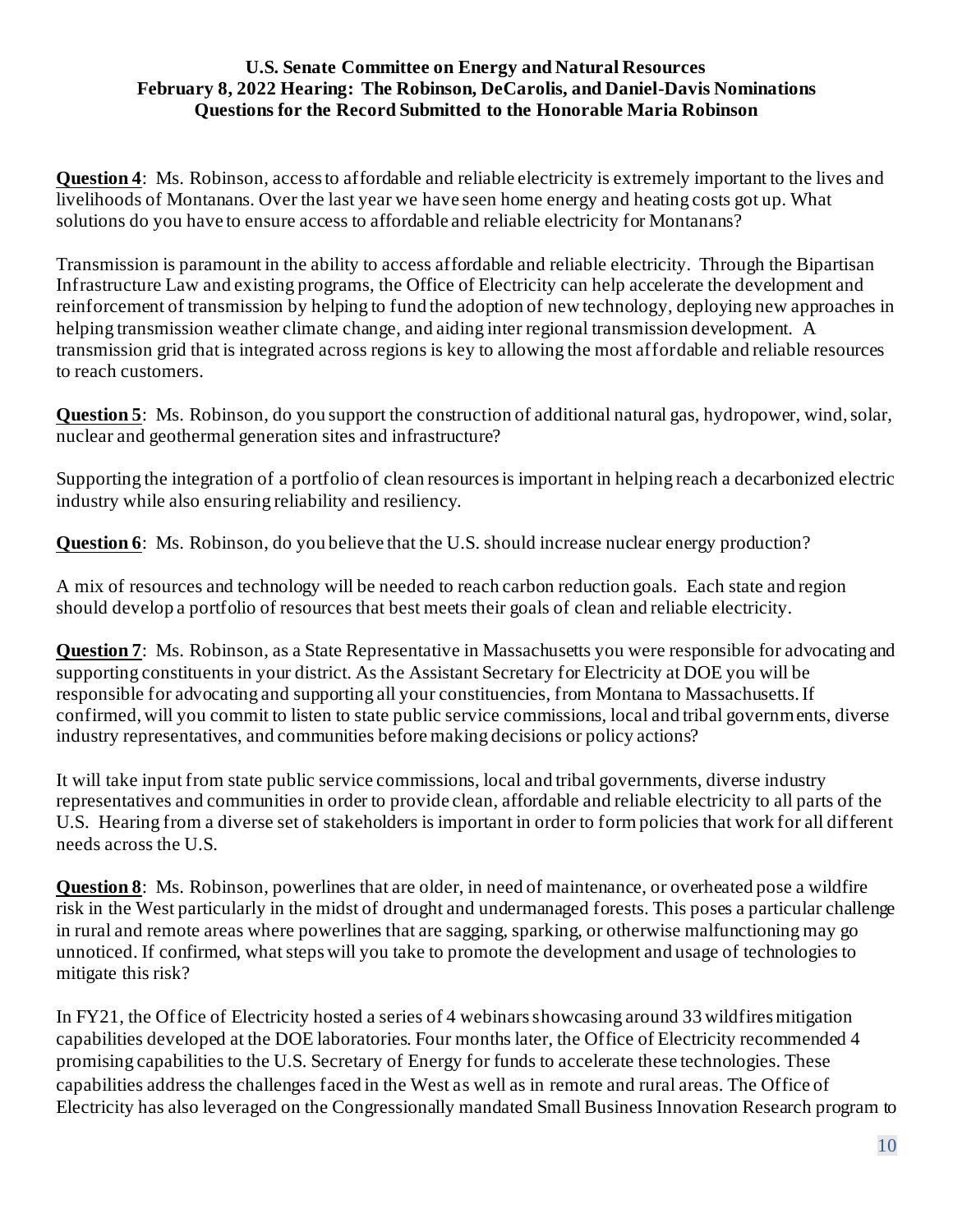develop some of these capabilities. In the last two years alone, nearly half a dozen small businesses were funded at Phase I or Phase II level, including one Phase III award to accelerate AI capabilities onboard drones to inspect powerlines and vegetation. We are committed to continuing taking the steps necessary to promote the development and usage of technologies to mitigate this risk.

**Question 9:** Ms. Robinson, will you commit to partnering with States and land management agencies to reduce the risk of wildfires ignited around powerlines?

Yes. The Office of Electricity has established years of trusted relationships with State-level stakeholders as well as federal partners and will continue to work closely with them as well as through other DOE Program Offices. The Office of Electricity will also continue to leverage the capabilities of its national labs to address this critical issue.

**Question 10:** Ms. Robinson, do you support the development of carbon capture technologies on new and existing coal and natural gas electric generation?

If confirmed, my role as Assistant Secretary would be to ensure reliability of the grid, regardless of source. I certainly believe that carbon capture technologies paired with fossil fuel facilities can provide critical firm, dispatchable power for the grid. I would look forward to working with colleagues in the FECM office to see the successful commercial demonstration and deployment of CCS in the power sector.

# **Questions from Senator Angus S. King, Jr.**

**Question 1:** What role could DOE's new anchor/tenant authority in the Transmission Facilitation Program (Sec. 40106) play to encompass onshore interconnection infrastructure for offshore wind?

The Transmission Facilitation Program can provide support for large transmission projects that would aid in distributing offshore wind to multiple states and regional transmission entities onshore that the existing infrastructure cannot accommodate. This could be done through loans, public-private partnerships or by purchasing capacity on the transmission line.

**Question 2:** Is DOE considering directing some of the grant funding provided for enhancing grid resiliency (Sec. 40101) towards grid interconnection upgrade projects needed for offshore wind?

The grant funding for enhancing grid resiliency is a formula grant that utilities, states, tribes, or public entities can use for making their grid more resilient, including integrating offshore wind if desired.Each Bipartisan Infrastructure Law provision has specific criteria that then can be used by the applicant to best suit the needs of their state, tribe, or utility.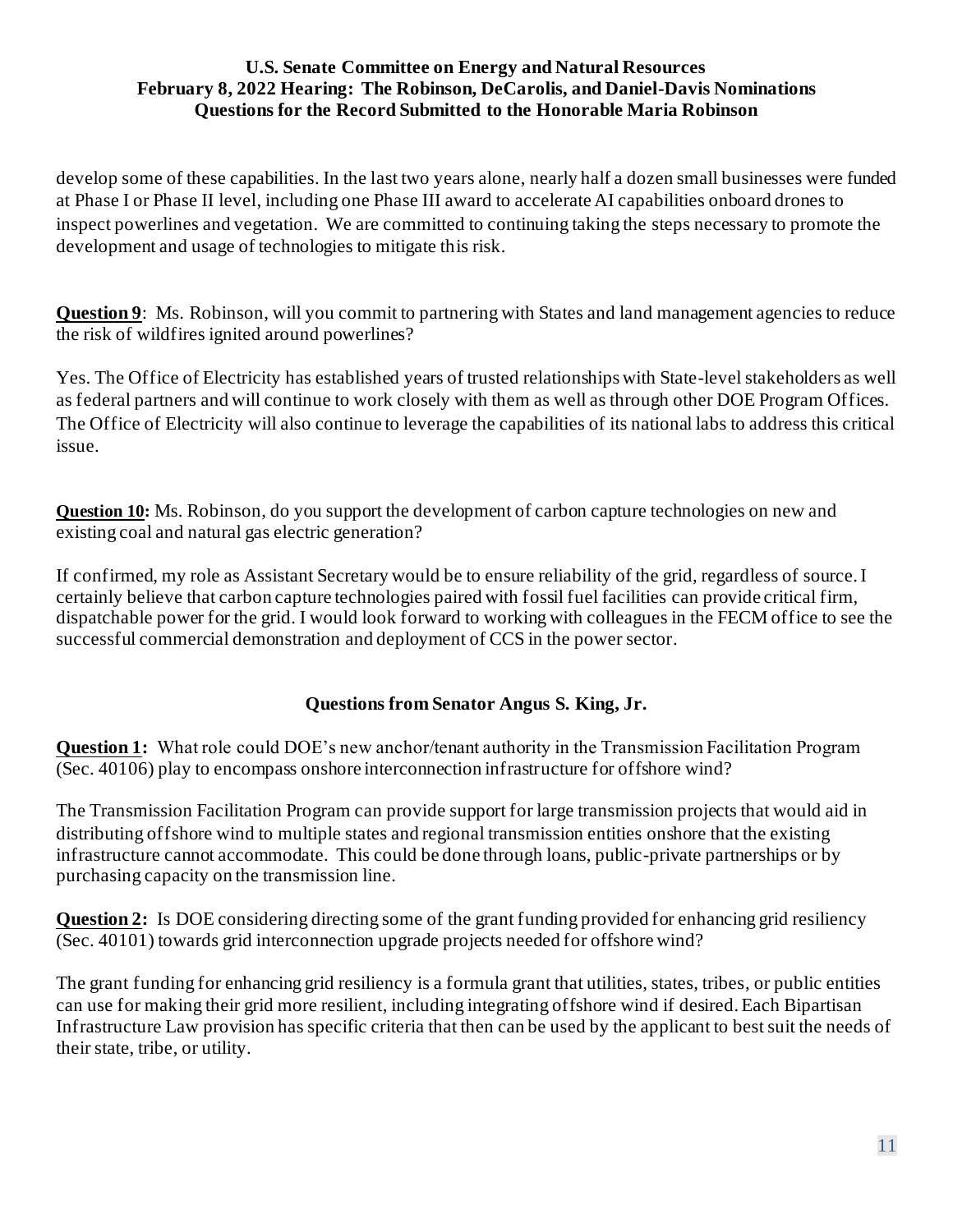**Question 3**: How can DOE ensure that the energy security plans (Sec. 40108) and the State Energy Program (Sec. 40109) are being used to prioritize necessary interconnection upgrades to accommodate offshore wind projects?

The requirement in section 40108 for a state to submit a state energy security plan, the contents of which are to include "a State energy profile, including an assessment of energy production, transmission, distribution, and end-use," and the addition in 40109 of a mandatory element to the State Energy Program regarding "the mandatory conduct of activities to support transmission and distribution planning" provide an opportunity for states to consider what transmission and interconnections are necessary to support the deployment of renewable energy resources like offshore wind. While I am not privy to the internal deliberations around the implementation of the Bipartisan Infrastructure Law, if confirmed, I would look forward to collaborating with EERE on the reliable integration and transmission of offshore wind projects.

## **Questions from Senator James Lankford**

**Question 1:** Ms. Robinson, do you agree that natural gas has a lower emissions profile than some of the fuels currently being burned in New England, like fuel oil, for instance?

Yes. Natural gas has a lower emissions profile compared to fuel oil.

**Question 2:** Ms. Robinson, you have in the past made the case that we should forego replacing energy sources like fuel oil with lower-emitting sources like natural gas now and instead transition to renewables, even though that is likely to take decades. Are you concerned that this strategy could actually increase emissions in the short term due to an avoidable reliance on fuel oil?

In order to help the nation transition to a clean electric industry, there must be short term and long-term goals. Transitioning an industry will need to take the long view in order to ensure reliability and resiliency are not compromised. Each part of the country is in a different spot and state energy policies drive much of that transition plan. The Office of Electricity is committed to provide technical analysis, drive advances in technology as well as provide funds to help the industry transition in the best way.

### **Questions from Senator Catherine Cortez Masto**

**Question 1:** Last year, my home state of Nevada enacted legislation to require electric utilities to join a Regional Transmission Organization (or RTO) by 2030. This is a huge opportunity for renewable energy development across the West, as organized wholesale electricity markets can help serve diverse load profiles, support grid resiliency efforts, and promote energy saving opportunities for consumers.

**a.** If confirmed, would you commit to working with me and Nevada stakeholders as the State and region seek to expand organized wholesale electricity markets in the Western U.S.?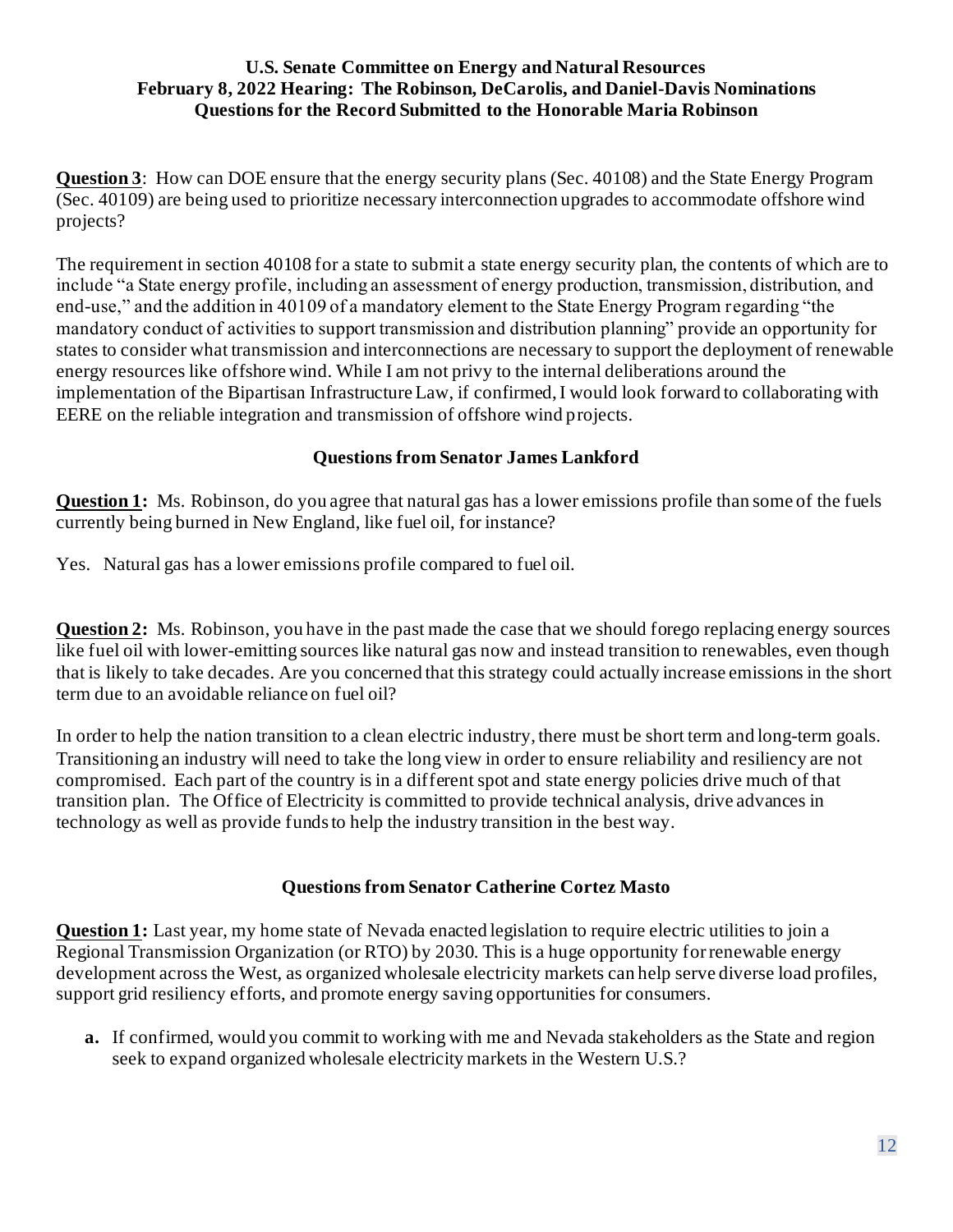The Office of Electricity is committed to continuing its support of states and regions to provide both market and transmission analysis.

**Question 2:** This was raised during the hearing, but existing transmission capacity can be a real bottleneck for connecting large-scale renewables. In fact, some studies have found that national transmission capacity needs to double or triple in order to decarbonize our energy grid.

**a.** If confirmed, how would you seek to utilize infrastructure investments to leverage new and existing technologies, such as grid enhancing technologies, to increase transmission capacity and quickly bring more clean energy onto the grid?

Advanced grid grid-enhancing technologies, such as dynamic line rating, dynamic transformer rating, topology optimization, and power flow control, have the potential to significantly increase transmission capacity by deferring costly transmission upgrades through eliminating or reducing system constraints. Through the Bipartisan Infrastructure Law and core Office of Electricity programs, the incorporation of grid-enhancing technologies can advance beyond the pilot demonstrationsstage and enable broad use of these innovations by a workforce well-trained to use them. Specific technical areas holding back wider deployment of grid-enhancing technologies include optimizing technology siting, aligning incentives and benefits, and measuring cost impact.

**Question 3:** Can you expand on the emphasis you placed on research and development (R&D) in your written testimony – especially as it relates to the development of innovative technologies to contribute to a cleaner, resilient, and more reliable energy grid?

As far as research is concerned, many technologies are already available, but more research and development needs to take place to better optimize their use on the grid. Resources such as the national laboratories, especially INL's test bed, could be excellent for developing use cases of these technologies. In addition, as grid technologies are developed and deployed, we can anticipate breakthroughs in cost and implementation that could advance the grid.

### **Questions from Senator Bill Cassidy**

**Question 1:** The Infrastructure Investment and Jobs Act includes substantial funding to enable the development new transmission. Louisiana currently produces a significant amount of energy from fossil fuels while also possessing extensive renewable energy potential both on land and in the Gulf of Mexico. Can you please detail how the implementation of the transmission provisions in the infrastructure bill will ensure increased resiliency of the grid while not advantaging one energy source over another?

The Bipartisan Infrastructure Law provides \$2.5 billion to establish a Transmission Facilitation Program which will allow for strategic investments in transmission for both resilience and clean energy. The cold weather event in Texas, the heat dome in the Pacific Northwest, and other extreme weather events are a constant reminder of the importance of grid resilience investments that will be enabled through the Bipartisan